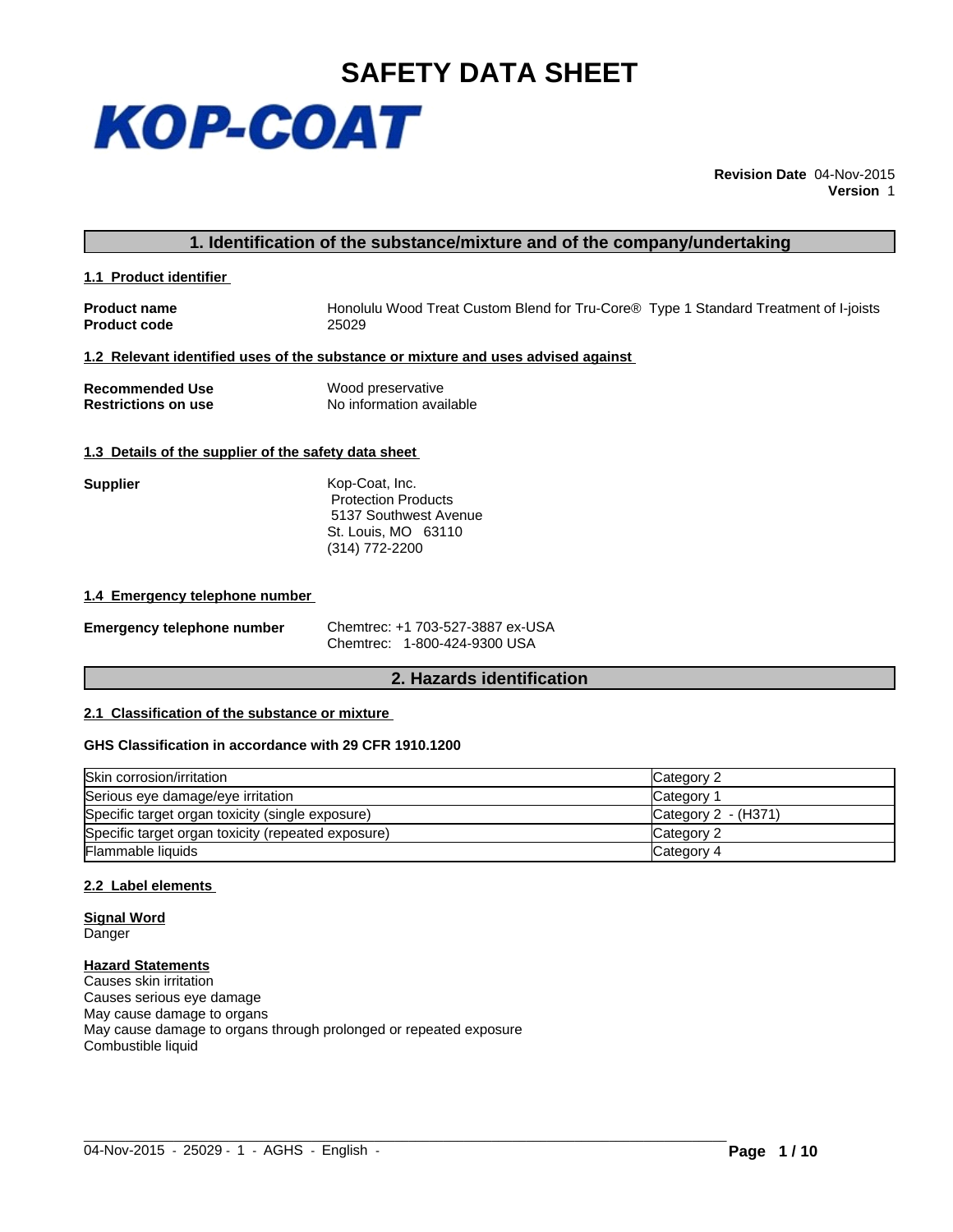

# **Precautionary Statements - Prevention**

Wash face, hands and any exposed skin thoroughly after handling Do not breathe dust/fume/gas/mist/vapors/spray Do not eat, drink or smoke when using this product Keep away from flames and hot surfaces. - No smoking Wear protective gloves/eye protection/face protection

## **Precautionary Statements - Response**

IF exposed or concerned: Call a POISON CENTER or doctor IF IN EYES: Rinse cautiously with water for several minutes. Remove contact lenses, if present and easy to do. Continue rinsing Immediately call a POISON CENTER or doctor IF ON SKIN: Wash with plenty of water and soap If skin irritation occurs: Get medical advice/attention Take off contaminated clothing and wash it before reuse In case of fire: Use CO2, dry chemical, or foam to extinguish

# **Precautionary Statements - Storage**

Store locked up Store in a well-ventilated place. Keep cool

## **Precautionary Statements - Disposal**

Dispose of contents/container to an approved waste disposal plant

# **2.3. Other Hazards Hazards not otherwise classified (HNOC)**

Not Applicable

# **2.4 Other information**

Not Applicable

**Unknown Acute Toxicity**  $\leq 1\%$  of the mixture consists of ingredient(s) of unknown toxicity

# **3. Composition/Information on Ingredients**

**Substance**  Not applicable **Mixture** 

| <b>Chemical Name</b>              | <b>CAS-No</b> | Weight % |
|-----------------------------------|---------------|----------|
| Trialkyl nitrogen oxide compound  | Proprietary   | $5 - 10$ |
| Trialkyl nitrogen oxide compound  | Proprietary   | $5 - 10$ |
| Trialkyl nitrogen oxide compound  | Proprietary   | $5 - 10$ |
| HEAVY AROMATIC NAPHTHA            | 64742-94-5    | $5 - 10$ |
| Permethrin                        | 52645-53-1    | $5 - 10$ |
| 1,2,4-Trimethylbenzene            | 95-63-6       | 1 - 5    |
| Imidicloprid                      | 138261-41-3   | 1 >      |
| 3-iodo-2-propynyl butyl carbamate | 55406-53-6    | ← 1      |
| Propiconazole                     | 60207-90-1    |          |
| Diiodomethyl-p-tolylsulfone       | 20018-09-1    | < 0.1    |

The exact percentage (concentration) of composition has been withheld as a trade secret.

# **4. First aid measures**

 $\_$  ,  $\_$  ,  $\_$  ,  $\_$  ,  $\_$  ,  $\_$  ,  $\_$  ,  $\_$  ,  $\_$  ,  $\_$  ,  $\_$  ,  $\_$  ,  $\_$  ,  $\_$  ,  $\_$  ,  $\_$  ,  $\_$  ,  $\_$  ,  $\_$  ,  $\_$  ,  $\_$  ,  $\_$  ,  $\_$  ,  $\_$  ,  $\_$  ,  $\_$  ,  $\_$  ,  $\_$  ,  $\_$  ,  $\_$  ,  $\_$  ,  $\_$  ,  $\_$  ,  $\_$  ,  $\_$  ,  $\_$  ,  $\_$  ,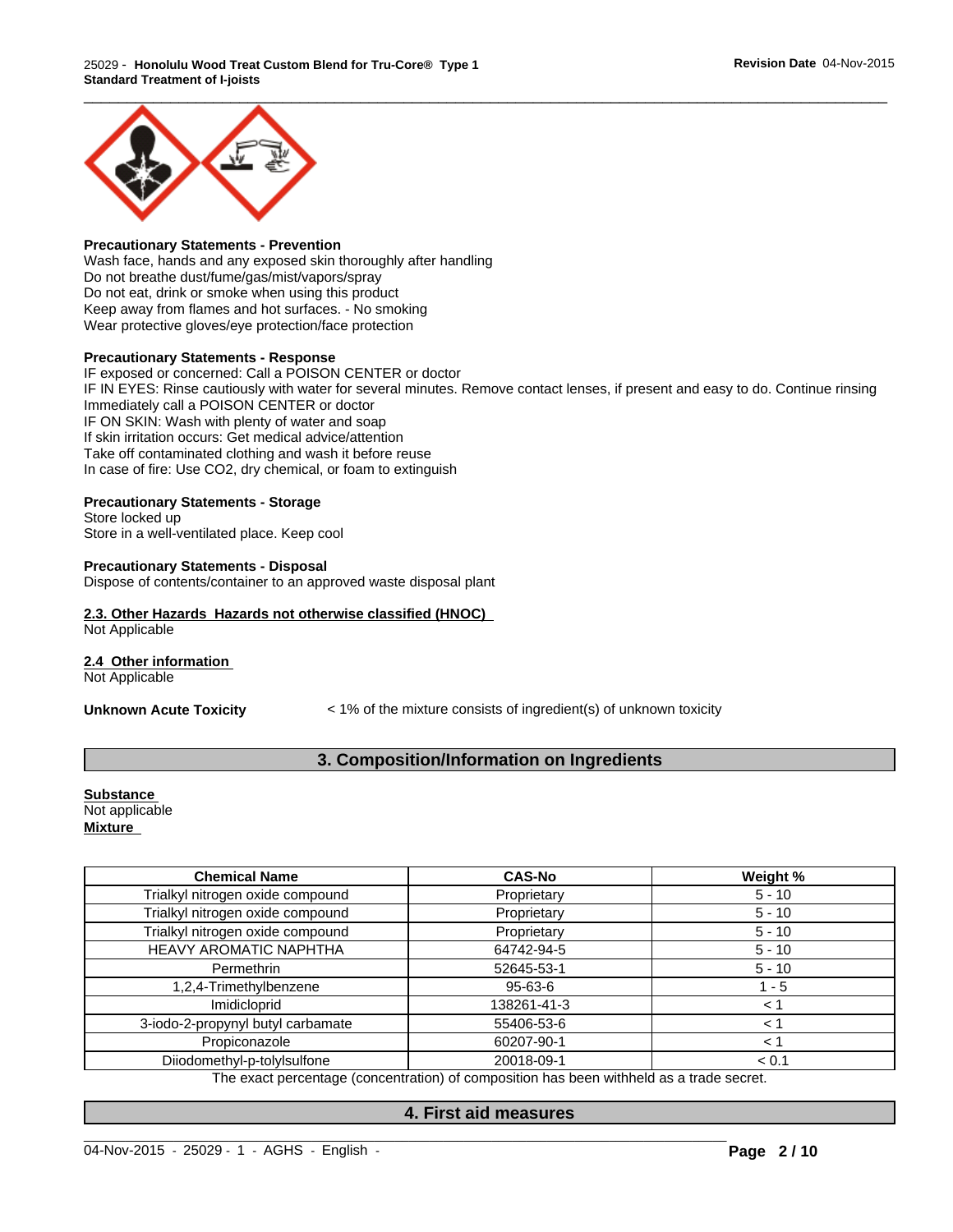## **4.1 Description of first-aid measures**

| <b>General advice</b>                                                          | For further assistance, contact your local Poison Control Center.                                                                                                                                                                                                                          |  |
|--------------------------------------------------------------------------------|--------------------------------------------------------------------------------------------------------------------------------------------------------------------------------------------------------------------------------------------------------------------------------------------|--|
| Eye contact                                                                    | Immediately flush with plenty of water. After initial flushing, remove any contact lenses and<br>continue flushing for at least 15 minutes. Tilt the head to prevent chemical from transferring<br>to the uncontaminated eye. Call a poison control center or doctor for treatment advice. |  |
| <b>Skin contact</b>                                                            | Wash off immediately with plenty of water for at least 15 minutes. Remove contaminated<br>clothing and shoes. Wash contaminated clothing before reuse. Call a poison control center<br>or doctor for treatment advice.                                                                     |  |
| <b>Inhalation</b>                                                              | Move victim to fresh air. If not breathing, give artificial respiration. If breathing is difficult,<br>give oxygen. Call a poison control center or doctor for treatment advice.                                                                                                           |  |
| Ingestion                                                                      | Do NOT induce vomiting. If a person vomits when lying on his back, place him in the<br>recovery position. Call a physician or poison control center immediately. Rinse mouth.                                                                                                              |  |
| 4.2 Most important symptoms and effects, both acute and delayed                |                                                                                                                                                                                                                                                                                            |  |
| <b>Symptoms</b>                                                                | See Section 2.2, Label Elements and/or Section 11, Toxicological effects.                                                                                                                                                                                                                  |  |
| 4.3 Indication of any immediate medical attention and special treatment needed |                                                                                                                                                                                                                                                                                            |  |
| Notes to physician                                                             | There is no specific antidote for effects from overexposure to this material. Treat<br>symptomatically.                                                                                                                                                                                    |  |
|                                                                                |                                                                                                                                                                                                                                                                                            |  |

\_\_\_\_\_\_\_\_\_\_\_\_\_\_\_\_\_\_\_\_\_\_\_\_\_\_\_\_\_\_\_\_\_\_\_\_\_\_\_\_\_\_\_\_\_\_\_\_\_\_\_\_\_\_\_\_\_\_\_\_\_\_\_\_\_\_\_\_\_\_\_\_\_\_\_\_\_\_\_\_\_\_\_\_\_\_\_\_\_\_\_\_\_

# **5. Fire-Fighting Measures**

## **5.1 Extinguishing media**

#### **Suitable extinguishing media**

Foam. Carbon dioxide (CO 2). Dry chemical. Water may be used to cool and prevent the rupture of containers that are exposed to the heat from a fire. Water spray or fog.

**Unsuitable Extinguishing Media** Water may be unsuitable for extinguishing fires.

#### **5.2 Special hazards arising from the substance or mixture**

#### **Special Hazard**

Most vapors are heavier than air. They will spread along ground and collect in low or confined areas (sewers, basements, tanks) Thermal decomposition can lead to release of irritating gases and vapors Vapors may travel to areas away from work site before igniting/flashing back to vapor source

**Hazardous Combustion Products** Possible formation of carbon oxides, nitrogen oxides, and hazardous organic compounds.

#### **Explosion Data**

**Sensitivity to Mechanical Impact** Not sensitive. **Sensitivity to Static Discharge** Yes.

# **5.3 Advice for firefighters**

Evacuate personnel to safe areas. Move non-burning material, as feasible, to a safe location as soon as possible. As in any fire, wear self-contained breathing apparatus pressure-demand, MSHA/NIOSH (approved or equivalent) and full protective gear. Cool containers with flooding quantities of water until well after fire is out. Thoroughly decontaminate all protective equipment after use. DO NOT extinguish a fire resulting from the flow of flammable liquid until the flow of the liquid is effectively shut off. This precaution will help prevent the accumulation of an explosive vapor-air mixture after the initial fire is extinguished.

# **6. Accidental Release Measures**

 $\_$  ,  $\_$  ,  $\_$  ,  $\_$  ,  $\_$  ,  $\_$  ,  $\_$  ,  $\_$  ,  $\_$  ,  $\_$  ,  $\_$  ,  $\_$  ,  $\_$  ,  $\_$  ,  $\_$  ,  $\_$  ,  $\_$  ,  $\_$  ,  $\_$  ,  $\_$  ,  $\_$  ,  $\_$  ,  $\_$  ,  $\_$  ,  $\_$  ,  $\_$  ,  $\_$  ,  $\_$  ,  $\_$  ,  $\_$  ,  $\_$  ,  $\_$  ,  $\_$  ,  $\_$  ,  $\_$  ,  $\_$  ,  $\_$  ,

# **6.1 Personal precautions, protective equipment and emergency procedures**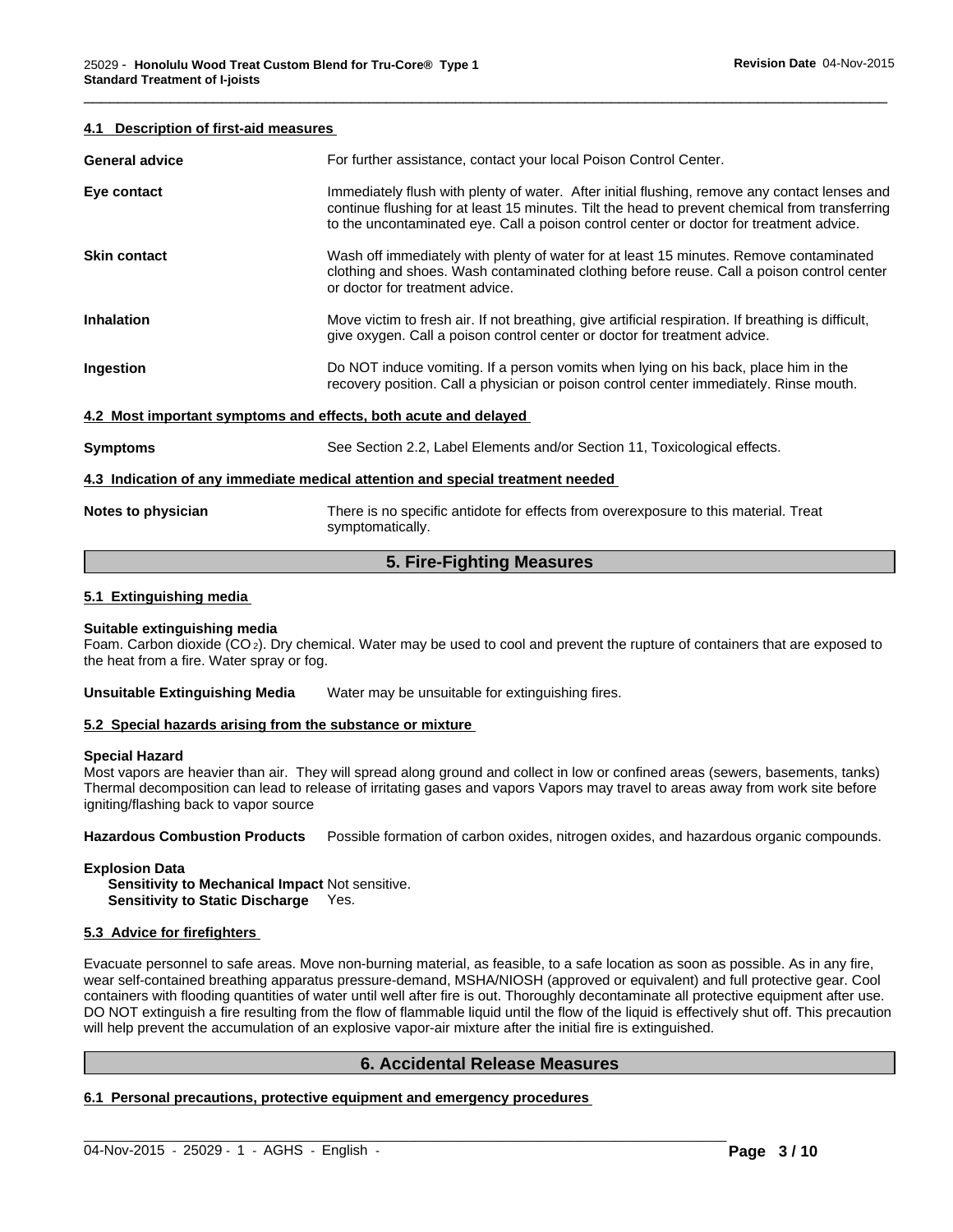Avoid contact with skin, eyes and clothing. Ensure adequate ventilation. ELIMINATE all ignition sources (no smoking, flares, sparks or flames in immediate area). Stop leak if you can do it without risk. Refer to protective measures listed in sections 7 and 8. Avoid exceeding of the given occupational exposure limits (see section 8). Personal protection needs must be evaluated based on information provided on this sheet and the special circumstances created by the spill including; the material spilled, the quantity of the spill, the area in which the spill occurred, and the training and the expertise of employees in the area responding to the spill.

\_\_\_\_\_\_\_\_\_\_\_\_\_\_\_\_\_\_\_\_\_\_\_\_\_\_\_\_\_\_\_\_\_\_\_\_\_\_\_\_\_\_\_\_\_\_\_\_\_\_\_\_\_\_\_\_\_\_\_\_\_\_\_\_\_\_\_\_\_\_\_\_\_\_\_\_\_\_\_\_\_\_\_\_\_\_\_\_\_\_\_\_\_

# **6.2 Environmental precautions**

Prevent product from entering drains. Prevent entry into waterways, sewers, basements or confined areas. See Section 12 for additional Ecological information.

# **6.3 Methods and materials for containment and cleaning up**

| <b>Methods for Containment</b> | Absorb with earth, sand or other non-combustible material and transfer to containers for<br>later disposal. Prevent further leakage or spillage if safe to do so. Dike far ahead of liquid<br>spill for later disposal.                                  |
|--------------------------------|----------------------------------------------------------------------------------------------------------------------------------------------------------------------------------------------------------------------------------------------------------|
| Methods for cleaning up        | Use a non-combustible material like vermiculite, sand or earth to soak up the product and<br>place into a container for later disposal. Ground and bond containers when transferring<br>material. Take precautionary measures against static discharges. |

# **7. Handling and storage**

# **7.1 Precautions for safe handling**

# **8.1 Exposure Guidelines**

# **8.2 Appropriate engineering controls**

| Ensure adequate ventilation, especially in confined areas. Where reasonably practicable<br><b>Engineering Measures</b><br>this should be achieved by the use of local exhaust ventilation and good general extraction. |                                                                                                                         |
|------------------------------------------------------------------------------------------------------------------------------------------------------------------------------------------------------------------------|-------------------------------------------------------------------------------------------------------------------------|
|                                                                                                                                                                                                                        | 8.3 Individual protection measures, such as personal protective equipment                                               |
| <b>Eye/Face Protection</b>                                                                                                                                                                                             | Safety glasses with side-shields. If splashes are likely to occur, wear Tightly fitting safety<br>goggles. Face-shield. |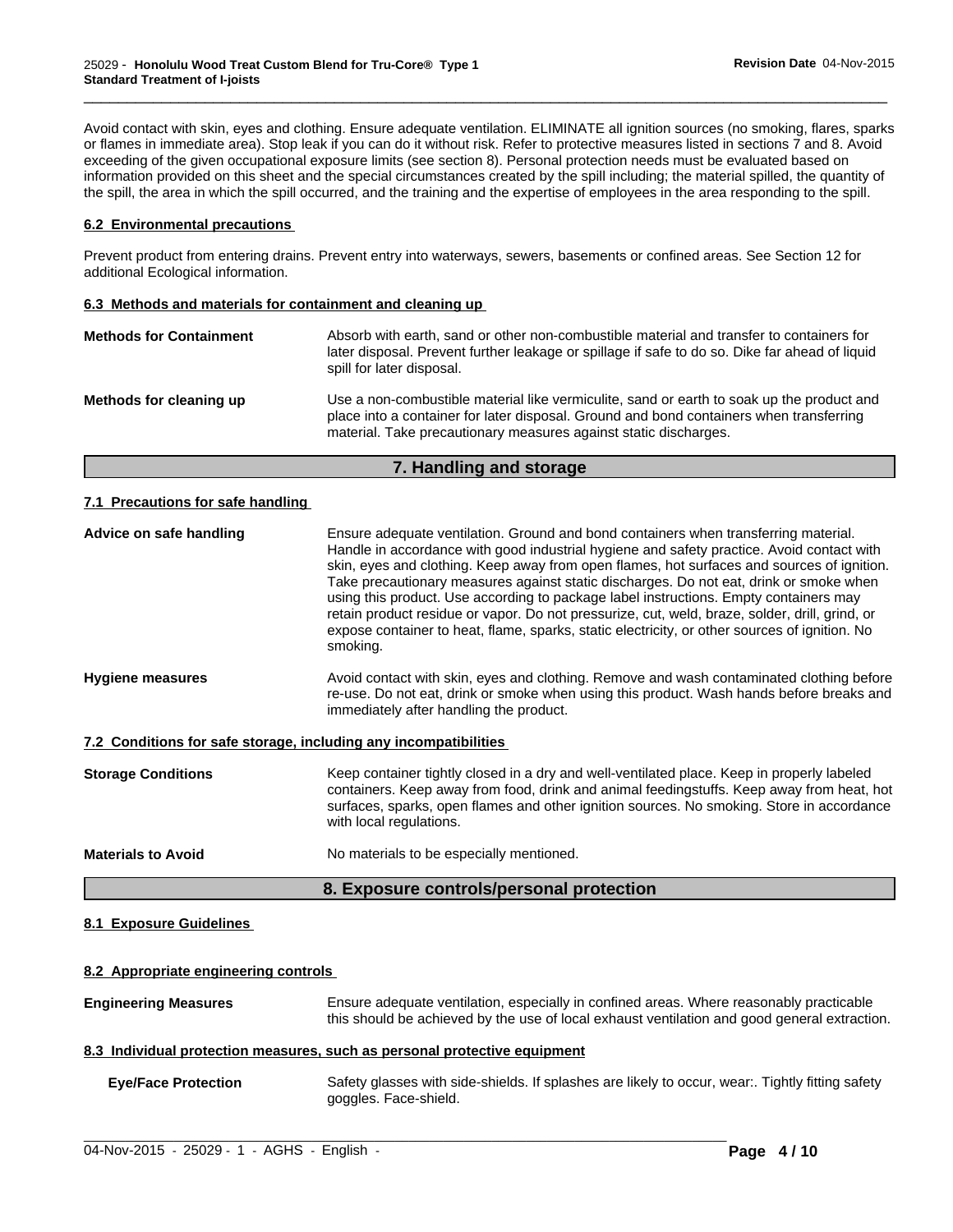| Skin and body protection      | Solvent-resistant gloves. Nitrile rubber. Neoprene gloves. Impervious butyl rubber gloves.<br>Please observe the instructions regarding permeability and breakthrough time which are<br>provided by the supplier of the gloves. Also take into consideration the specific local<br>conditions under which the product is used, such as the danger of cuts, abrasion. Remove<br>and wash contaminated clothing before re-use. Long sleeved clothing. Protective shoes or<br>boots. |
|-------------------------------|-----------------------------------------------------------------------------------------------------------------------------------------------------------------------------------------------------------------------------------------------------------------------------------------------------------------------------------------------------------------------------------------------------------------------------------------------------------------------------------|
| <b>Respiratory protection</b> | If exposure limits are exceeded or irritation is experienced, NIOSH/MSHA approved<br>respiratory protection should be worn. Respiratory protection must be provided in<br>accordance with current local regulations.                                                                                                                                                                                                                                                              |
| <b>Hygiene measures</b>       | See section 7 for more information                                                                                                                                                                                                                                                                                                                                                                                                                                                |

\_\_\_\_\_\_\_\_\_\_\_\_\_\_\_\_\_\_\_\_\_\_\_\_\_\_\_\_\_\_\_\_\_\_\_\_\_\_\_\_\_\_\_\_\_\_\_\_\_\_\_\_\_\_\_\_\_\_\_\_\_\_\_\_\_\_\_\_\_\_\_\_\_\_\_\_\_\_\_\_\_\_\_\_\_\_\_\_\_\_\_\_\_

# **9. Physical and chemical properties**

| 9.1 Information on basic physical and chemical properties |                          |                          |
|-----------------------------------------------------------|--------------------------|--------------------------|
| <b>Physical state</b>                                     | Liquid                   |                          |
| Appearance                                                | No information available |                          |
| <b>Color</b>                                              | Yellowish                |                          |
| Odor                                                      | Hydrocarbon-like         |                          |
| <b>Odor Threshold</b>                                     | No information available |                          |
| <b>Property</b>                                           | <b>Values</b>            | <b>Remarks • Methods</b> |
| рH                                                        |                          | No information available |
| <b>Melting/freezing point</b>                             |                          | No information available |
| <b>Boiling point/boiling range</b>                        |                          | No information available |
| <b>Flash Point</b>                                        | 61 °C / 142 °F           |                          |
| <b>Evaporation rate</b>                                   |                          | No information available |
| Flammability (solid, gas)                                 |                          | No information available |
| <b>Flammability Limits in Air</b>                         |                          |                          |
| upper flammability limit                                  |                          | No information available |
| lower flammability limit                                  |                          | No information available |
| Vapor pressure                                            |                          | No information available |
| <b>Vapor density</b>                                      |                          | No information available |
| <b>Specific Gravity</b>                                   |                          | No information available |
| <b>Water solubility</b>                                   |                          | No information available |
| Solubility in other solvents                              |                          | No information available |
| <b>Partition coefficient</b>                              |                          | No information available |
| <b>Autoignition temperature</b>                           |                          | No information available |
| <b>Decomposition temperature</b>                          |                          | No information available |
| <b>Viscosity, kinematic</b>                               | $\leq$ 20 mm2/s          |                          |
| Viscosity, dynamic                                        |                          | No information available |
| <b>Explosive properties</b>                               |                          | No information available |
| <b>Oxidizing Properties</b>                               |                          | No information available |
| 9.2 Other information                                     |                          |                          |
| Volatile organic compounds (VOC)<br>content               | $3.56$ lb/gal            |                          |
| <b>Density</b>                                            | 8.29 lb/gal              |                          |

# **10. Stability and Reactivity**

 $\_$  ,  $\_$  ,  $\_$  ,  $\_$  ,  $\_$  ,  $\_$  ,  $\_$  ,  $\_$  ,  $\_$  ,  $\_$  ,  $\_$  ,  $\_$  ,  $\_$  ,  $\_$  ,  $\_$  ,  $\_$  ,  $\_$  ,  $\_$  ,  $\_$  ,  $\_$  ,  $\_$  ,  $\_$  ,  $\_$  ,  $\_$  ,  $\_$  ,  $\_$  ,  $\_$  ,  $\_$  ,  $\_$  ,  $\_$  ,  $\_$  ,  $\_$  ,  $\_$  ,  $\_$  ,  $\_$  ,  $\_$  ,  $\_$  ,

# **10.1 Reactivity**

No dangerous reaction known under conditions of normal use

# **10.2 Chemical stability**

Stable under recommended storage conditions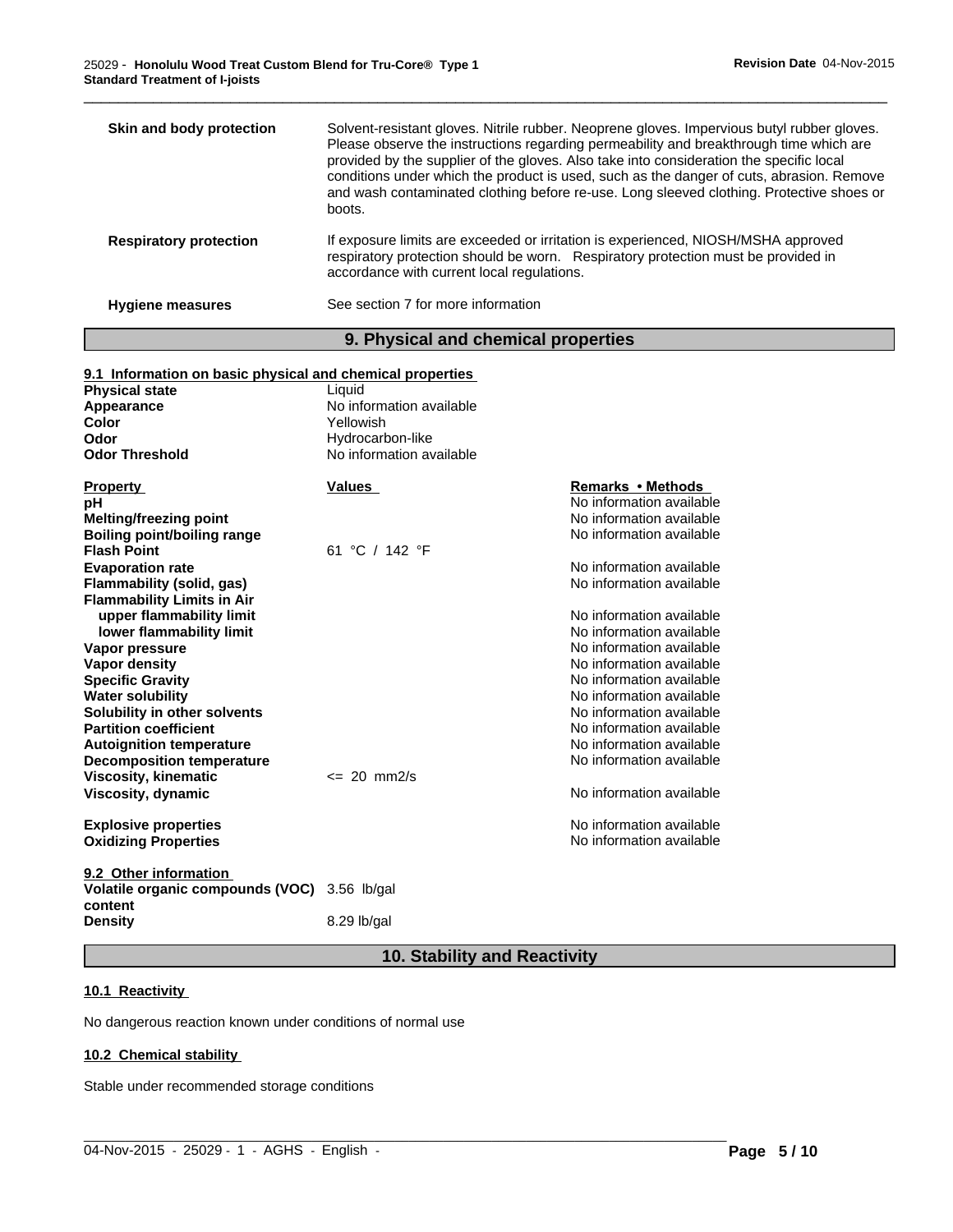# **10.3 Possibility of hazardous reactions**

None under normal processing.

## **10.4 Conditions to Avoid**

Keep away from heat, sparks and flames.

# **10.5 Incompatible Materials**

No materials to be especially mentioned.

# **10.6 Hazardous Decomposition Products**

None under normal use conditions. Thermal decomposition can lead to release of irritating gases and vapors.

# **11. Toxicological information**

\_\_\_\_\_\_\_\_\_\_\_\_\_\_\_\_\_\_\_\_\_\_\_\_\_\_\_\_\_\_\_\_\_\_\_\_\_\_\_\_\_\_\_\_\_\_\_\_\_\_\_\_\_\_\_\_\_\_\_\_\_\_\_\_\_\_\_\_\_\_\_\_\_\_\_\_\_\_\_\_\_\_\_\_\_\_\_\_\_\_\_\_\_

**11.1 Acute toxicity** 

**Numerical measures of toxicity: Product Information**

#### **The following values are calculated based on chapter 3.1 of the GHS document**

**Unknown Acute Toxicity**  $\lt$  1% of the mixture consists of ingredient(s) of unknown toxicity

| Oral LD50          | 5,185.00 mg/kg  |
|--------------------|-----------------|
| <b>Dermal LD50</b> | 58,180.00 mg/kg |
| LC50 (Dust/Mist)   | 29.80 mg/l      |
| LC50 (Vapor)       | 798.00 ma/l     |

## **Numerical measures of toxicity: Component Information**

| <b>Chemical Name</b>                            | LD50 Oral            | <b>LD50 Dermal</b>        | <b>LC50 Inhalation</b>               |
|-------------------------------------------------|----------------------|---------------------------|--------------------------------------|
| <b>HEAVY AROMATIC NAPHTHA</b><br>64742-94-5     | 5000 mg/kg (Rat)     | > 2 mL/kg (Rabbit)        | $>$ 590 mg/m <sup>3</sup> (Rat) 4 h  |
| Permethrin<br>52645-53-1                        | 220 mg/kg (Rat)      | $>$ 5000 mg/kg (Rat)      | $> 0.69$ mg/L (Rat) 4 h              |
| 1,2,4-Trimethylbenzene<br>$95 - 63 - 6$         | 3280 mg/kg (Rat)     | $>$ 3160 mg/kg (Rabbit)   | $= 18$ g/m <sup>3</sup> (Rat) 4 h    |
| 3-iodo-2-propynyl butyl carbamate<br>55406-53-6 | 1100 mg/kg (Rat)     | $\overline{\phantom{a}}$  |                                      |
| Propiconazole<br>60207-90-1                     |                      | $\overline{\phantom{0}}$  | $= 1264$ mg/m <sup>3</sup> (Rat) 4 h |
| Diiodomethyl-p-tolylsulfone<br>20018-09-1       | $>$ 5000 mg/kg (rat) | $>$ 20,000 mg/kg (rabbit) | 0.96 mg/L (rat) 4-hr, aerosol        |

 $\_$  ,  $\_$  ,  $\_$  ,  $\_$  ,  $\_$  ,  $\_$  ,  $\_$  ,  $\_$  ,  $\_$  ,  $\_$  ,  $\_$  ,  $\_$  ,  $\_$  ,  $\_$  ,  $\_$  ,  $\_$  ,  $\_$  ,  $\_$  ,  $\_$  ,  $\_$  ,  $\_$  ,  $\_$  ,  $\_$  ,  $\_$  ,  $\_$  ,  $\_$  ,  $\_$  ,  $\_$  ,  $\_$  ,  $\_$  ,  $\_$  ,  $\_$  ,  $\_$  ,  $\_$  ,  $\_$  ,  $\_$  ,  $\_$  ,

# **11.2 Information on toxicological effects**

# **Skin corrosion/irritation**

Product Information

- No information available
- Component Information
- No information available

#### **Eye damage/irritation**

Product Information • No information available

Component Information

• No information available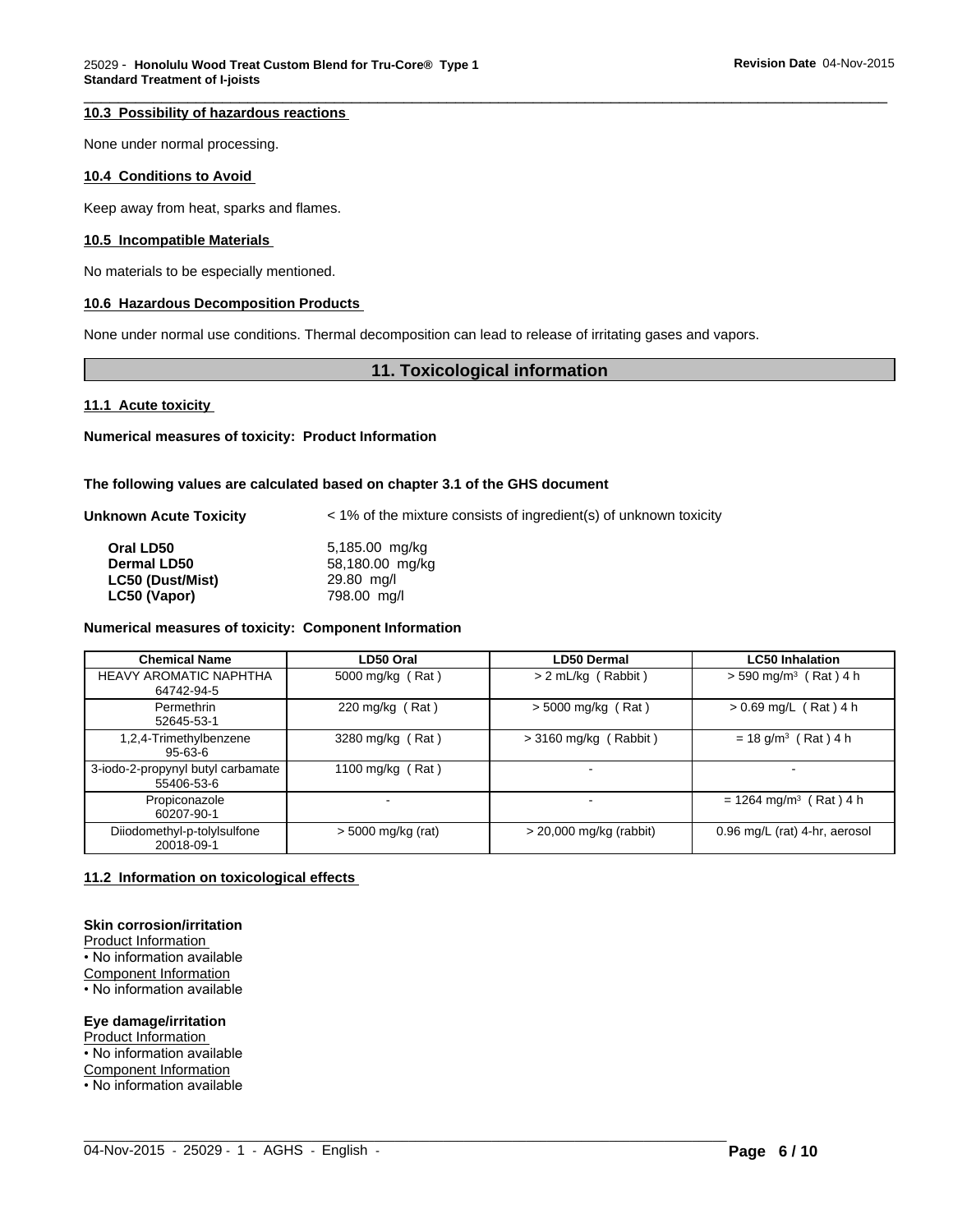#### **Respiratory or skin sensitization**

Product Information • No information available Component Information • No information available

## **Germ cell mutagenicity**

Product Information • No information available

Component Information

• No information available

#### **Carcinogenicity**

Product Information • The table below indicates whether each agency has listed any ingredient as a carcinogen **Component Information** • There are no known carcinogenic chemicals in this product

#### **Reproductive toxicity**

Product Information • No information available Component Information • No information available

**STOT - single exposure**

No information available

# **STOT - repeated exposure**

No information available

# **Other adverse effects**

Product Information

• No information available

• Permethrin: Target organ: Central nervous system (CNS). Clinical signs of neurotoxicity include altered motor activity and functional observational battery (FOB) effects, with no signs of histopathology. Component Information

\_\_\_\_\_\_\_\_\_\_\_\_\_\_\_\_\_\_\_\_\_\_\_\_\_\_\_\_\_\_\_\_\_\_\_\_\_\_\_\_\_\_\_\_\_\_\_\_\_\_\_\_\_\_\_\_\_\_\_\_\_\_\_\_\_\_\_\_\_\_\_\_\_\_\_\_\_\_\_\_\_\_\_\_\_\_\_\_\_\_\_\_\_

• No information available

# **Aspiration hazard**

Product Information

- No information available
- Component Information
- No information available

# **12. Ecological information**

## **12.1 Toxicity**

**Ecotoxicity No information available** 

< 1 % of the mixture consists of components(s) of unknown hazards to the aquatic environment

#### **Ecotoxicity effects**

| __________________ |                                             |                          |                                                                                                                                                               |                                                        |
|--------------------|---------------------------------------------|--------------------------|---------------------------------------------------------------------------------------------------------------------------------------------------------------|--------------------------------------------------------|
|                    | <b>Chemical Name</b>                        | <b>Toxicity to algae</b> | Toxicity to fish                                                                                                                                              | Toxicity to daphnia and other<br>aquatic invertebrates |
|                    | <b>HEAVY AROMATIC NAPHTHA</b><br>64742-94-5 |                          | LC50: 96 h Pimephales promelas<br>19 mg/L static LC50: 96 h<br>Oncorhynchus mykiss 2.34 mg/L<br>LC50: 96 h Lepomis macrochirus<br>1740 mg/L static LC50: 96 h | EC50: 48 h Daphnia magna 0.95<br>mg/L                  |

 $\_$  ,  $\_$  ,  $\_$  ,  $\_$  ,  $\_$  ,  $\_$  ,  $\_$  ,  $\_$  ,  $\_$  ,  $\_$  ,  $\_$  ,  $\_$  ,  $\_$  ,  $\_$  ,  $\_$  ,  $\_$  ,  $\_$  ,  $\_$  ,  $\_$  ,  $\_$  ,  $\_$  ,  $\_$  ,  $\_$  ,  $\_$  ,  $\_$  ,  $\_$  ,  $\_$  ,  $\_$  ,  $\_$  ,  $\_$  ,  $\_$  ,  $\_$  ,  $\_$  ,  $\_$  ,  $\_$  ,  $\_$  ,  $\_$  ,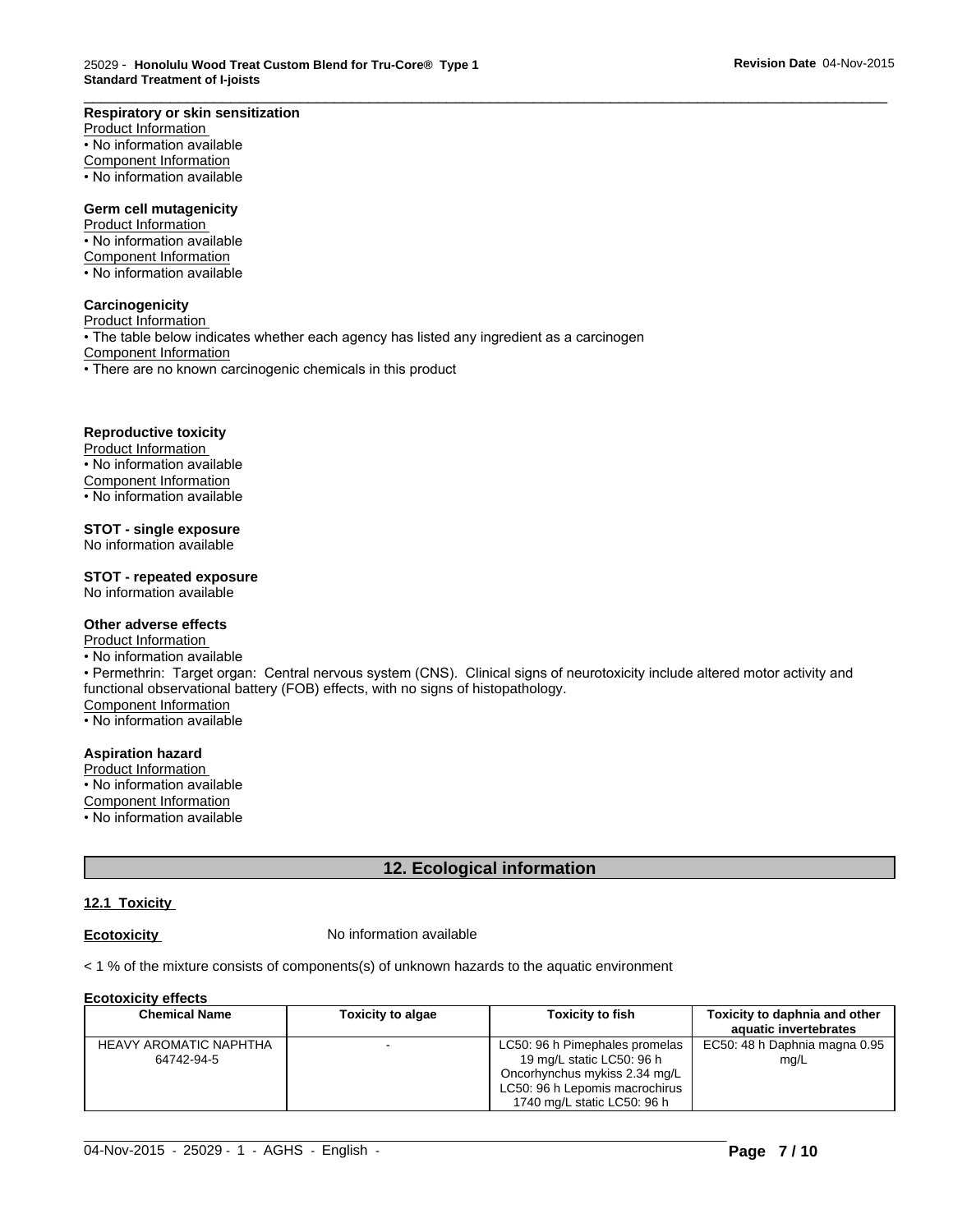|                                                 |                                                                 | Pimephales promelas 45 mg/L<br>flow-through LC50: 96 h<br>Pimephales promelas 41 mg/L                                                                                                                                                                                                                                                                                                                                                                                                                                                                                    |                                                                    |  |
|-------------------------------------------------|-----------------------------------------------------------------|--------------------------------------------------------------------------------------------------------------------------------------------------------------------------------------------------------------------------------------------------------------------------------------------------------------------------------------------------------------------------------------------------------------------------------------------------------------------------------------------------------------------------------------------------------------------------|--------------------------------------------------------------------|--|
| Permethrin<br>52645-53-1                        |                                                                 | LC50: 96 h Pimephales promelas<br>0.008 - 0.03 mg/L flow-through<br>LC50: 96 h Pimephales promelas<br>0.001 - 0.009 mg/L static LC50: 96<br>h Cyprinus carpio 0.015 mg/L<br>flow-through LC50: 96 h Cyprinus<br>carpio 0.0052 - 0.0077 mg/L LC50:<br>96 h Lepomis macrochirus 0.00079<br>mg/L flow-through LC50: 96 h<br>Lepomis macrochirus 0.0108 mg/L<br>LC50: 96 h Lepomis macrochirus<br>0.00188 - 0.00336 mg/L static<br>LC50: 96 h Oncorhynchus mykiss<br>0.00049 - 0.00097 mg/L<br>flow-through LC50: 96 h<br>Oncorhynchus mykiss 0.0017 -<br>0.0048 mg/L static |                                                                    |  |
| 1,2,4-Trimethylbenzene<br>$95 - 63 - 6$         |                                                                 | LC50: 96 h Pimephales promelas<br>7.19 - 8.28 mg/L flow-through                                                                                                                                                                                                                                                                                                                                                                                                                                                                                                          | EC50: 48 h Daphnia magna 6.14<br>mg/L                              |  |
| Imidicloprid<br>138261-41-3                     | Acute $EC50 > 10$ mg/L<br>(desmodesmus subspicatus) 72<br>hours |                                                                                                                                                                                                                                                                                                                                                                                                                                                                                                                                                                          | Acute EC50 0.0552 mg/L<br>(daphnia-Chironomus riparius) 24<br>hrs. |  |
| 3-iodo-2-propynyl butyl carbamate<br>55406-53-6 |                                                                 | LC50: 96 h Lepomis macrochirus<br>0.14 - 0.32 mg/L flow-through LC50:<br>96 h Oncorhynchus mykiss 0.049 -<br>0.079 mg/L flow-through LC50: 96 h<br>Oncorhynchus mykiss 0.05 - 0.089<br>mg/L LC50: 96 h Pimephales<br>promelas 0.18 - 0.23 mg/L<br>flow-through                                                                                                                                                                                                                                                                                                           |                                                                    |  |
| Propiconazole<br>60207-90-1                     |                                                                 | LC50: 96-hr Trout 5.3 mg/L                                                                                                                                                                                                                                                                                                                                                                                                                                                                                                                                               |                                                                    |  |

# **12.2 Persistence and degradability**

No information available.

# **12.3 Bioaccumulative potential**

Discharge into the environment must be avoided

| <b>Chemical Name</b>                        | log Pow |
|---------------------------------------------|---------|
| <b>HEAVY AROMATIC NAPHTHA</b><br>64742-94-5 | 6.1     |
| Permethrin<br>52645-53-1                    | 6.5     |
| 1,2,4-Trimethylbenzene<br>95-63-6           | 3.63    |
| Imidicloprid<br>138261-41-3                 | 0.57    |

### **12.4 Mobility in soil**

No information available.

# **12.5 Other adverse effects**

No information available

# **13. Disposal Considerations**

 $\_$  ,  $\_$  ,  $\_$  ,  $\_$  ,  $\_$  ,  $\_$  ,  $\_$  ,  $\_$  ,  $\_$  ,  $\_$  ,  $\_$  ,  $\_$  ,  $\_$  ,  $\_$  ,  $\_$  ,  $\_$  ,  $\_$  ,  $\_$  ,  $\_$  ,  $\_$  ,  $\_$  ,  $\_$  ,  $\_$  ,  $\_$  ,  $\_$  ,  $\_$  ,  $\_$  ,  $\_$  ,  $\_$  ,  $\_$  ,  $\_$  ,  $\_$  ,  $\_$  ,  $\_$  ,  $\_$  ,  $\_$  ,  $\_$  ,

## **13.1 Waste treatment methods**

Disposal should be in accordance with applicable regional, national and local laws and regulations.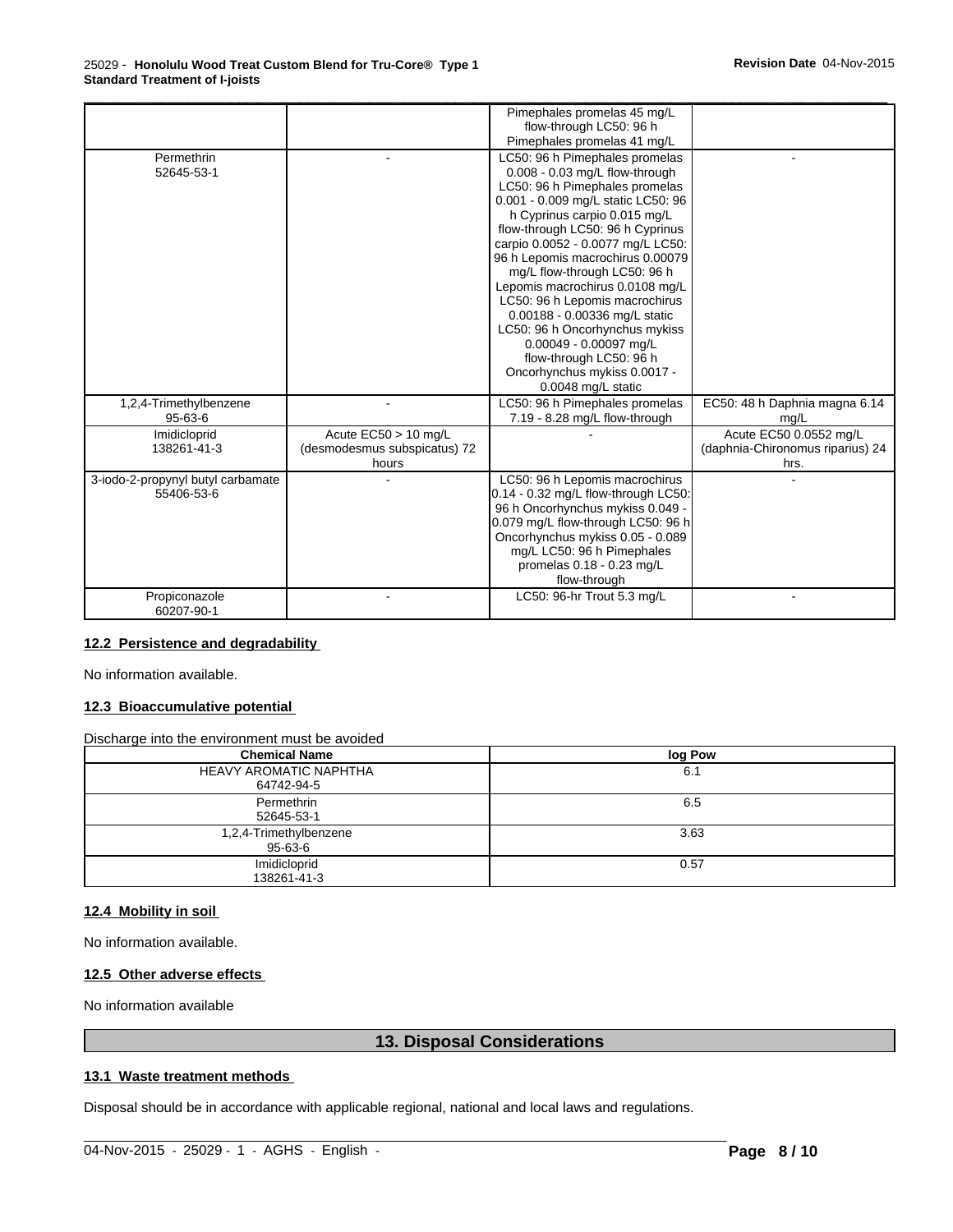|                                     | <b>14. Transport Information</b>                                                                                                |
|-------------------------------------|---------------------------------------------------------------------------------------------------------------------------------|
| <b>Note</b>                         | DOT Ground - "Non-bulk shipments may be non-regulated per 49CFR 173.150(f)(2)"                                                  |
| <b>DOT</b><br>Proper shipping name  | NA1993, Combustible liquid, n.o.s. (petroleum distillates), 3, III (containers > 119 gallons),<br>Marine Pollutant (permethrin) |
| <b>MEX</b>                          | no data available                                                                                                               |
| <b>IMDG</b><br>Proper shipping name | UN3082, Environmentally hazardous substance, liquid, n.o.s. (permethrin), 9, PGIII, Marine<br><b>Pollutant</b>                  |
| <b>IATA</b><br>Proper shipping name | UN3082, Environmentally hazardous substance, liquid, n.o.s. (permethrin), 9, PGIII                                              |

\_\_\_\_\_\_\_\_\_\_\_\_\_\_\_\_\_\_\_\_\_\_\_\_\_\_\_\_\_\_\_\_\_\_\_\_\_\_\_\_\_\_\_\_\_\_\_\_\_\_\_\_\_\_\_\_\_\_\_\_\_\_\_\_\_\_\_\_\_\_\_\_\_\_\_\_\_\_\_\_\_\_\_\_\_\_\_\_\_\_\_\_\_

# **15. Regulatory information**

# **15.1 International Inventories**

| <b>TSCA</b><br><b>DSL</b><br><b>EINECS/ELINCS</b><br><b>ENCS</b><br><b>IECSC</b><br><b>KECL</b><br><b>PICCS</b> | Complies<br>٠<br>۰<br>-<br>-<br>-<br>- |
|-----------------------------------------------------------------------------------------------------------------|----------------------------------------|
| <b>AICS</b>                                                                                                     |                                        |
| <b>NZIOC</b>                                                                                                    | -                                      |

**TSCA** - United States Toxic Substances Control Act Section 8(b) Inventory

**DSL** - Canadian Domestic Substances List

**EINECS/ELINCS** - European Inventory of Existing Chemical Substances/European List of Notified Chemical Substances

**PICCS** - Philippines Inventory of Chemicals and Chemical Substances

**ENCS** - Japan Existing and New Chemical Substances

**IECSC** - China Inventory of Existing Chemical Substances

**KECL** - Korean Existing and Evaluated Chemical Substances

**PICCS** - Philippines Inventory of Chemicals and Chemical Substances

**AICS** - Australian Inventory of Chemical Substances

**NZIoC** - New Zealand Inventory of Chemicals

# **15.2 U.S. Federal Regulations**

# **SARA 313**

Section 313 of Title III of the Superfund Amendments and Reauthorization Act of 1986 (SARA). This product contains a chemical or chemicals which are subject to the reporting requirements of the Act and Title 40 of the Code of Federal Regulations, Part 372:

| <b>Chemical Name</b>   | <b>SARA 313 - Threshold Values %</b> |
|------------------------|--------------------------------------|
| Permethrin             | . 0.                                 |
| 52645-53-1             |                                      |
| 1,2,4-Trimethylbenzene | . 0.                                 |
| $95 - 63 - 6$          |                                      |

 $\_$  ,  $\_$  ,  $\_$  ,  $\_$  ,  $\_$  ,  $\_$  ,  $\_$  ,  $\_$  ,  $\_$  ,  $\_$  ,  $\_$  ,  $\_$  ,  $\_$  ,  $\_$  ,  $\_$  ,  $\_$  ,  $\_$  ,  $\_$  ,  $\_$  ,  $\_$  ,  $\_$  ,  $\_$  ,  $\_$  ,  $\_$  ,  $\_$  ,  $\_$  ,  $\_$  ,  $\_$  ,  $\_$  ,  $\_$  ,  $\_$  ,  $\_$  ,  $\_$  ,  $\_$  ,  $\_$  ,  $\_$  ,  $\_$  ,

# **15.3 Pesticide Information**

# **U.S. EPA Pesticide Information**

**EPA Statement<br>
34-Nov-2015 - 25029 - 1 - AGHS - English -EPA Pesticide Registration Number** Custom Blend